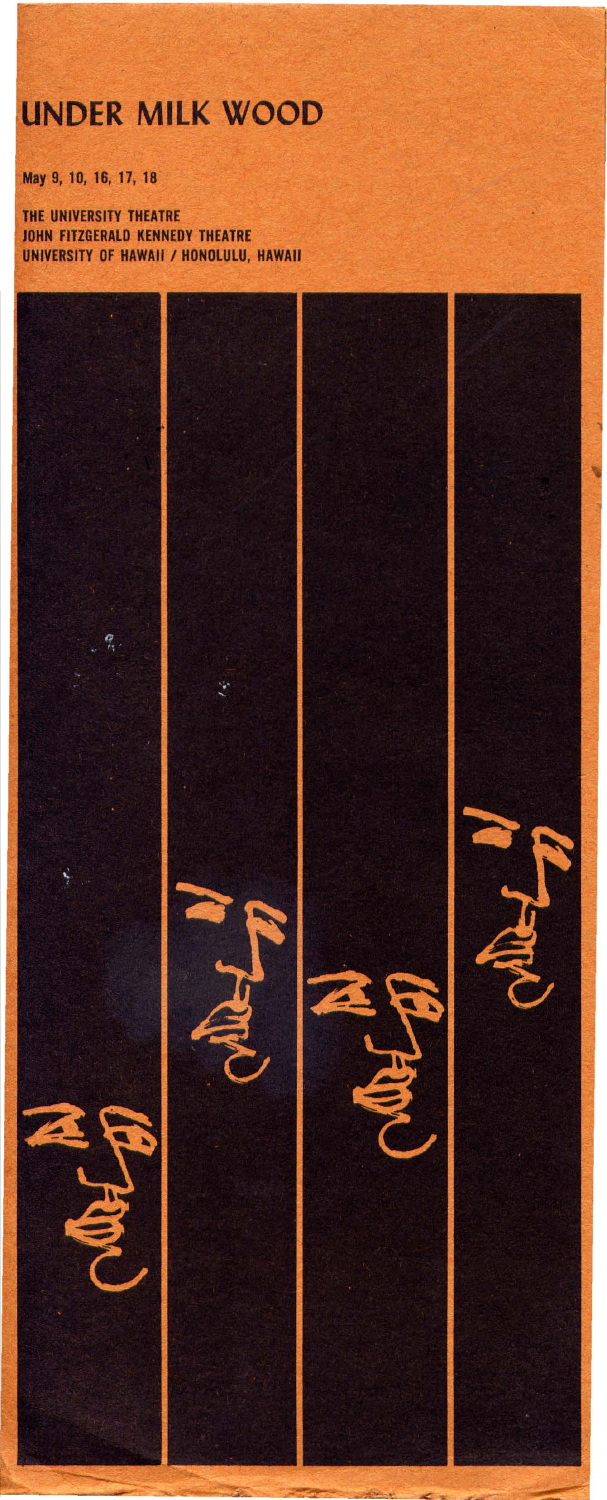THE UNIVERSITY THEATRE

presents **Dylan Thomas'** 

## **UNDER MILK WOOD**

## May 9, 10, 16, 17, 18

Directed by Glenn-Cannon Designed by Richard G. Mason. Technical Direction and Lighting Design by Owen Schaub.

THE CAST

| Bruce Wilson <b>Millipson Example 20</b> First Voice |                                                                                                                                                                                |
|------------------------------------------------------|--------------------------------------------------------------------------------------------------------------------------------------------------------------------------------|
| Bill Messer                                          | <b>Second Voice</b>                                                                                                                                                            |
|                                                      | <b>Captain Cat</b><br><b>Organ Morgan</b>                                                                                                                                      |
| $\mathcal{F}_{\mathcal{M}}$                          | <b>Butcher Beynon</b><br>Dai Bread<br>Mr. Pugh<br><b>Cherry Owen</b><br><b>Willy Nilly</b>                                                                                     |
|                                                      | <b>First Drowned</b><br><b>Fisherman</b>                                                                                                                                       |
| David Schaeffer Management Communication             | <b>Second Drowned</b><br>Preacher<br>P.C. Attila Rees<br>Fisherman<br><b>Evans the Death</b><br><b>Nogood Boyo</b><br>Old Man<br><b>Jack Black</b><br><b>First Boy (Peter)</b> |
| Vijaya Samarawickrama                                | <b>Third Drowned</b><br><b>Mog Edwards</b><br>Mr. Ogmore<br>Second Boy(Johnnie Cristo)                                                                                         |
| Robert Whiting Manuscripture Routh Drowned           | Mr. Waldo and Little Boy<br><b>Lord Cut-Glass</b><br><b>Third Boy (Dicky)</b>                                                                                                  |

| John Hunt         | <b>Fifth Drowned</b>                               |
|-------------------|----------------------------------------------------|
|                   | <b>Utah Watkins</b><br><b>Reverend Eli Jenkins</b> |
|                   | <b>Sinbad Sailors</b>                              |
|                   | <b>Ocky Milkman</b>                                |
|                   | Mr. Pritchard                                      |
| Nina Marko        | <b>Myfanwy Price</b>                               |
|                   | <b>Second Neighbor</b>                             |
|                   | <b>Lily Smalls</b>                                 |
|                   | <b>Mae Rose Cottage</b><br><b>Third Woman</b>      |
|                   | <b>Little Girl</b>                                 |
|                   |                                                    |
| <b>Becky Wiss</b> | Mother of Mr. Waldo                                |
|                   | Mrs. Dai Bread One                                 |
|                   | <b>First Woman</b><br><b>Gwennie</b>               |
|                   | Mrs. Organ Morgan                                  |
|                   |                                                    |
| Cyndee lannce     | <b>Bessie Bighead</b>                              |
|                   | Wife of Mr. Waldo                                  |
|                   | <b>Second Woman</b><br>Mrs. Dai Bread Two          |
|                   | <b>Another Mother</b>                              |
|                   | <b>Child</b>                                       |
| Maureen Schaeffer | <b>Rosie Probert</b>                               |
|                   | <b>First Neighbor</b>                              |
|                   | <b>Gossamer Beynon</b>                             |
|                   | <b>Fourth Woman</b><br>Mrs. Ogmore-Pritchard       |
|                   |                                                    |
|                   | Mrs. Utah Watkins                                  |
|                   | Mrs. Pugh                                          |
|                   | Mrs. Cherry Owen<br><b>Third Neighbor</b>          |
|                   | Mrs. Beynon                                        |
|                   |                                                    |
|                   | <b>Polly Garter</b><br>Mrs. Willy Nilly            |
|                   | <b>Fourth Neighbor</b>                             |
|                   |                                                    |
|                   | <b>Fifth Woman</b><br><b>Mary Ann Sailors</b>      |

J

÷.

The play takes place over a 24-hour period in a town in Wales.

There will be one 15-minute intermisssion.